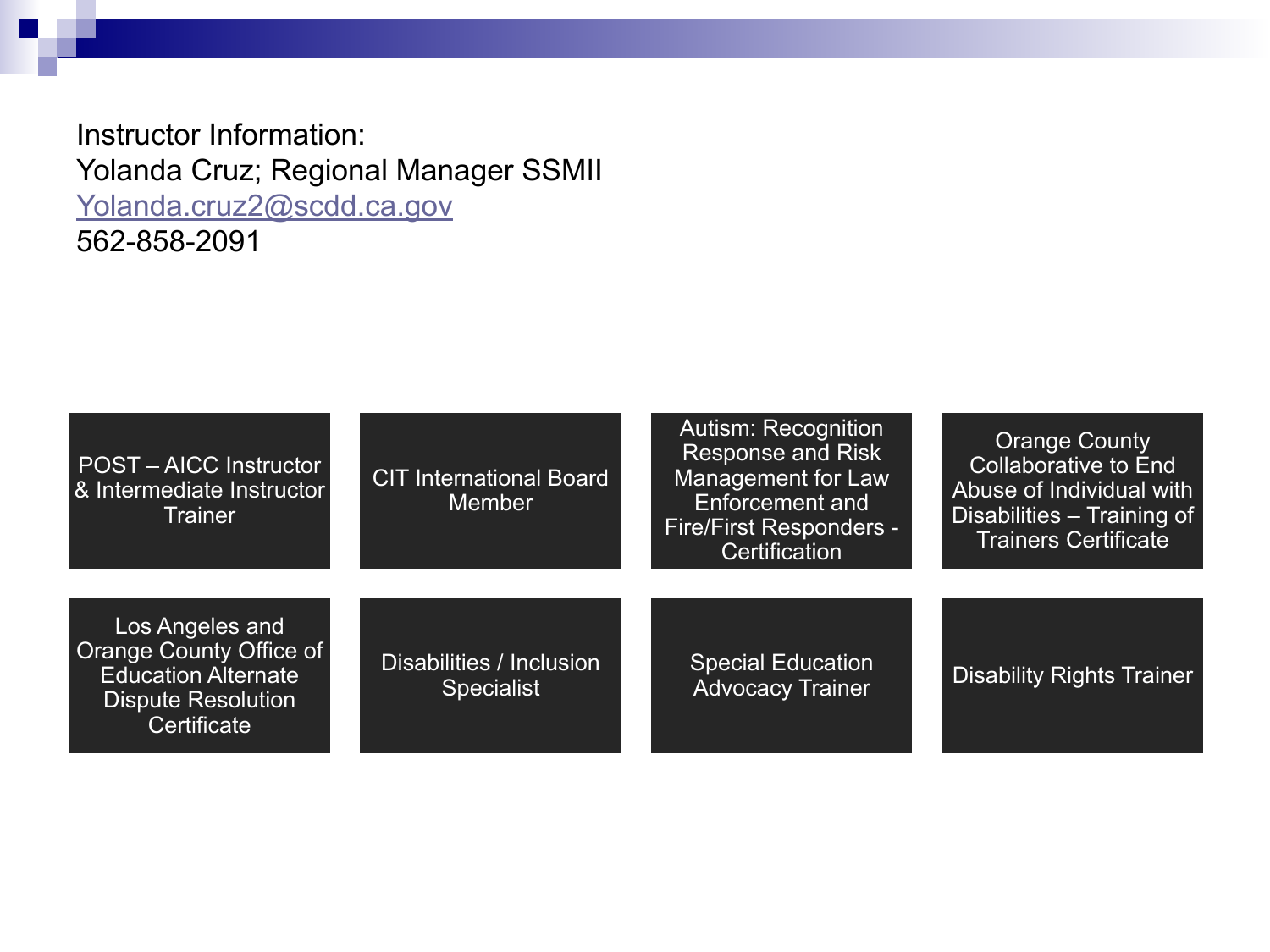# Health and Safety Goal

- SCDD has staff that is POST AICC Certified in level I, II or III
	- Providing trainings and developing curriculum for Crisis Intervention teams, police academies and for on-going law enforcement training.
	- Provides us an opportunity to co-teach and or facilitate instruction during Crisis Intervention Training for Field Training Officers
	- Training on law enforcement for people with disabilities (Law Enforcement and Me) the Sequoia Office has done this training alongside City of Fresno ADA Coordinator Shannon Mulhall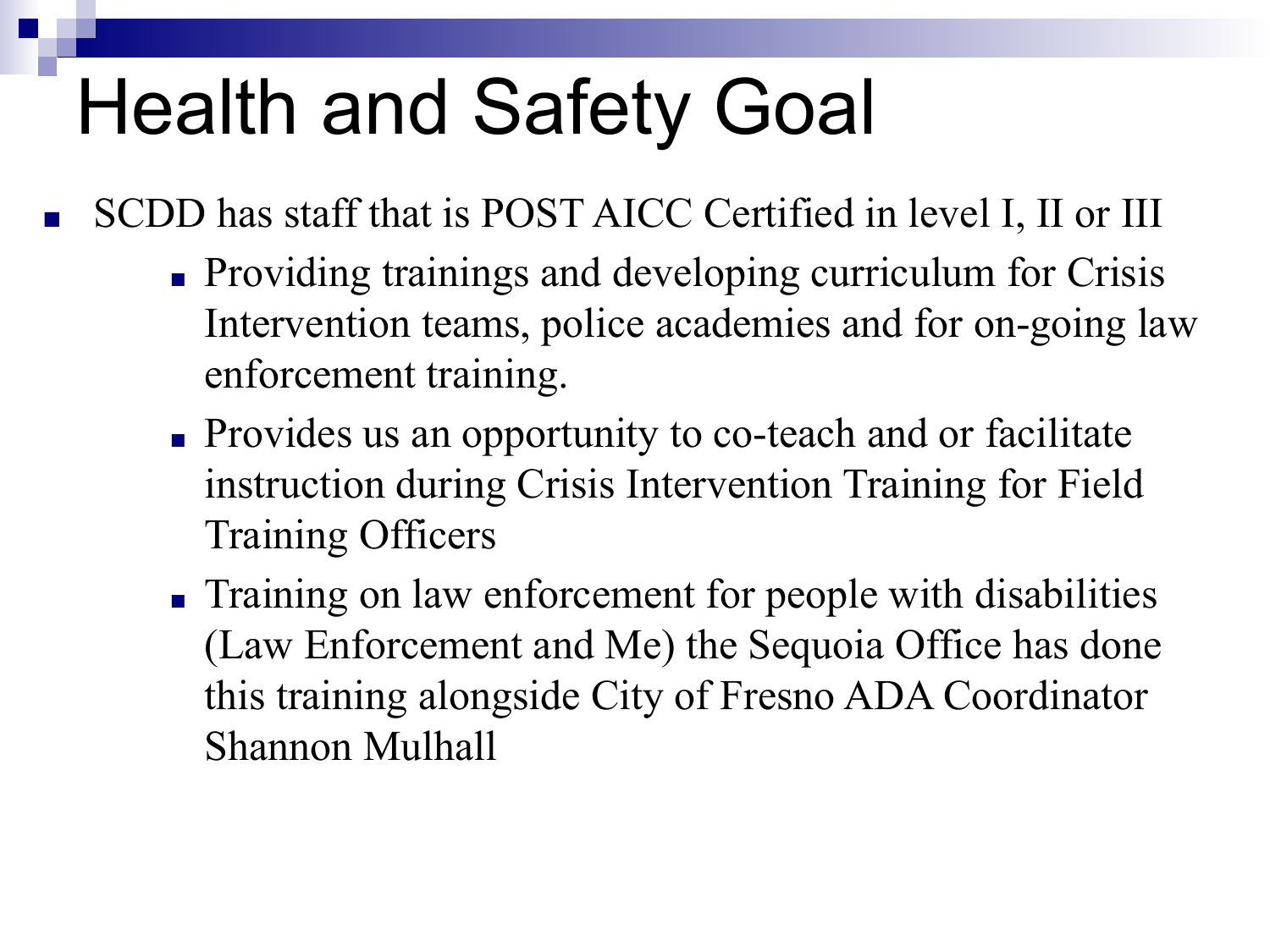

# **Why are we here?**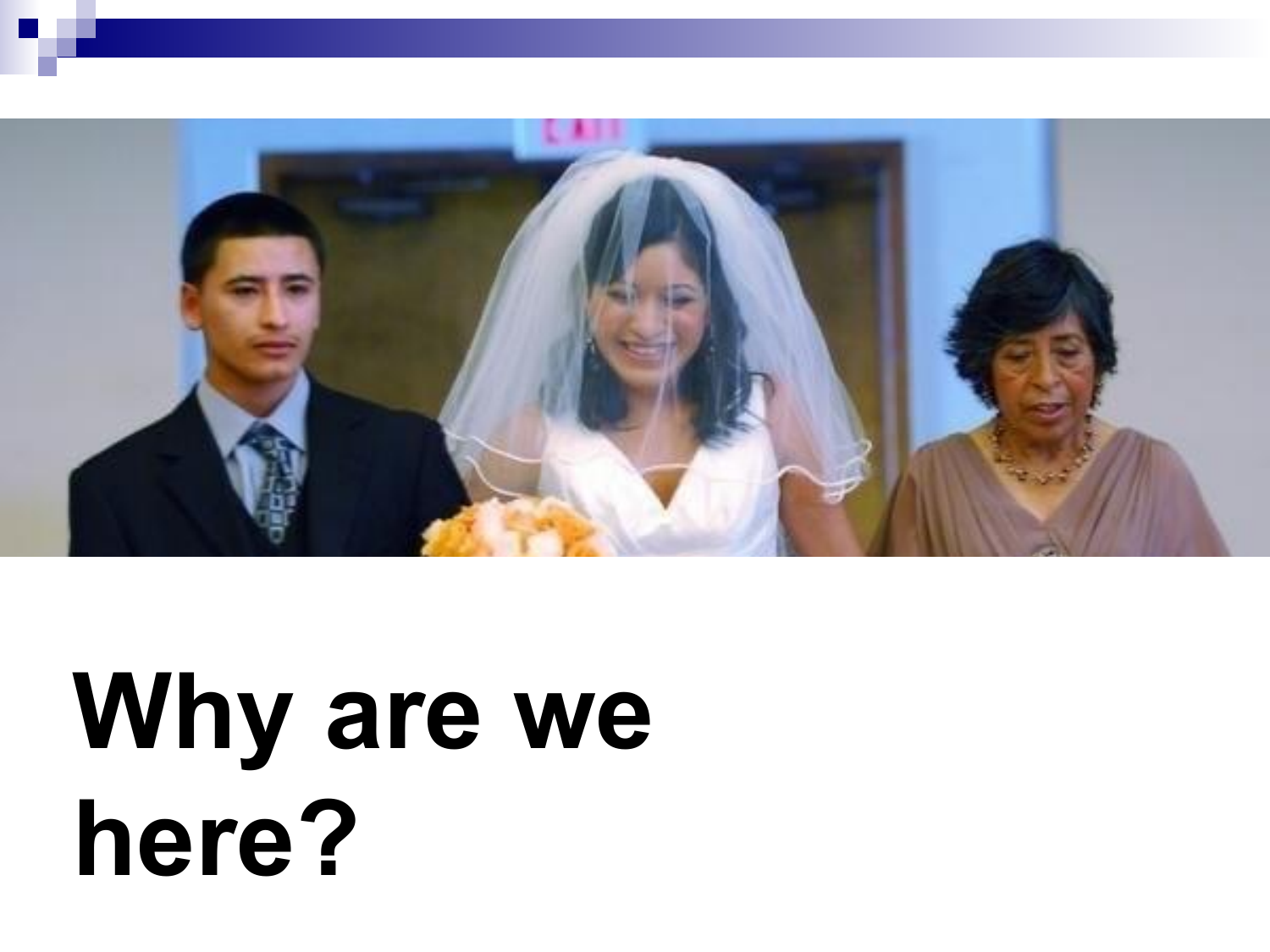### Why educate families on interactions with law enforcement?

- $\blacksquare$  They will call it's inevitable
	- ◻ What should they expect when they call 911
	- What kind of information should they provide the dispatcher
	- ◻ Providing them information on services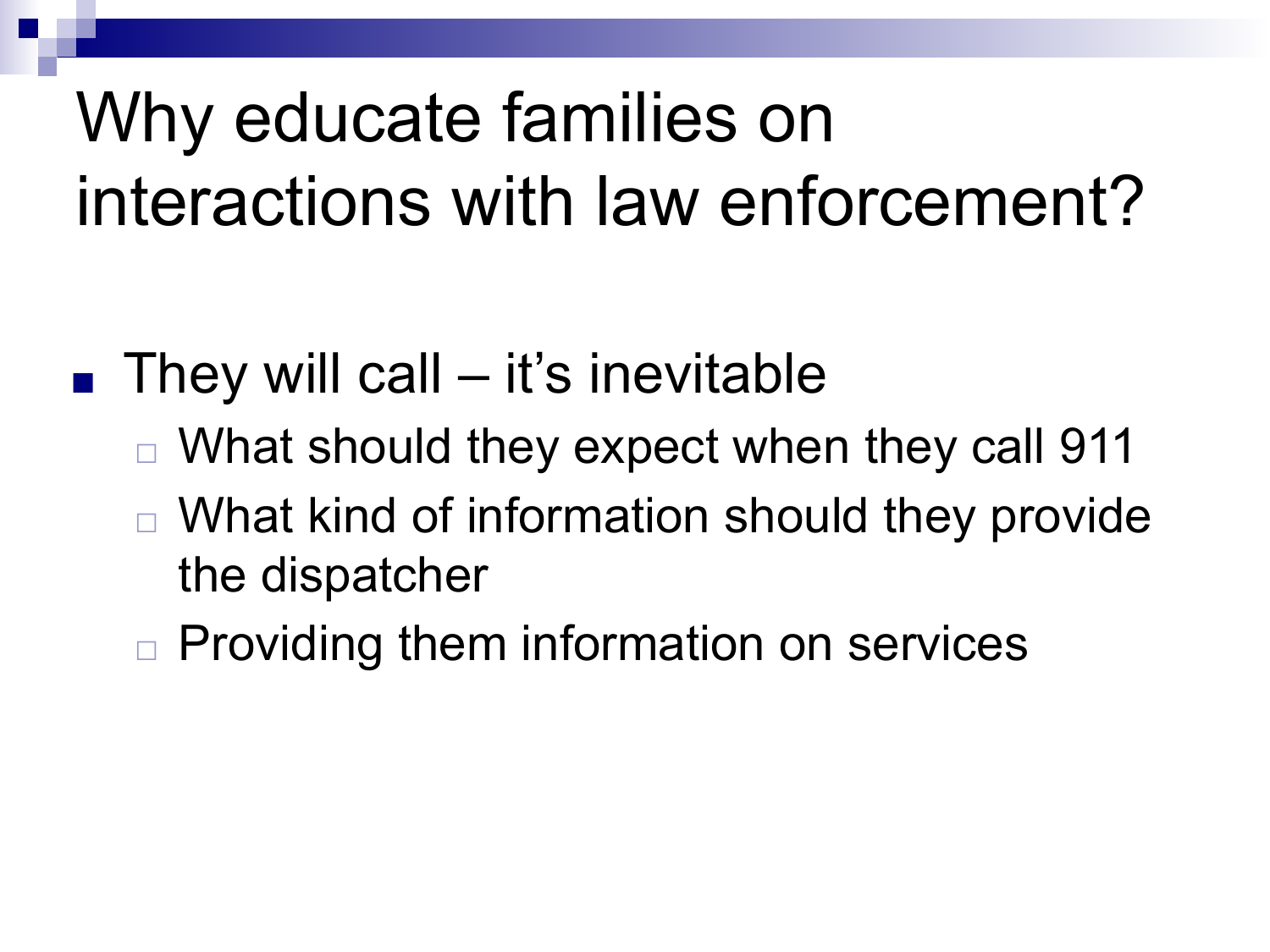### How we can help Law Enforcement

- Providing opportunities to facilitate community engagement
	- ◻ Townhall type meetings to gather information about our community and how we can ensure better relationships with First Responders
- Informing and providing resources that will help LE when interacting with people with developmental disabilities.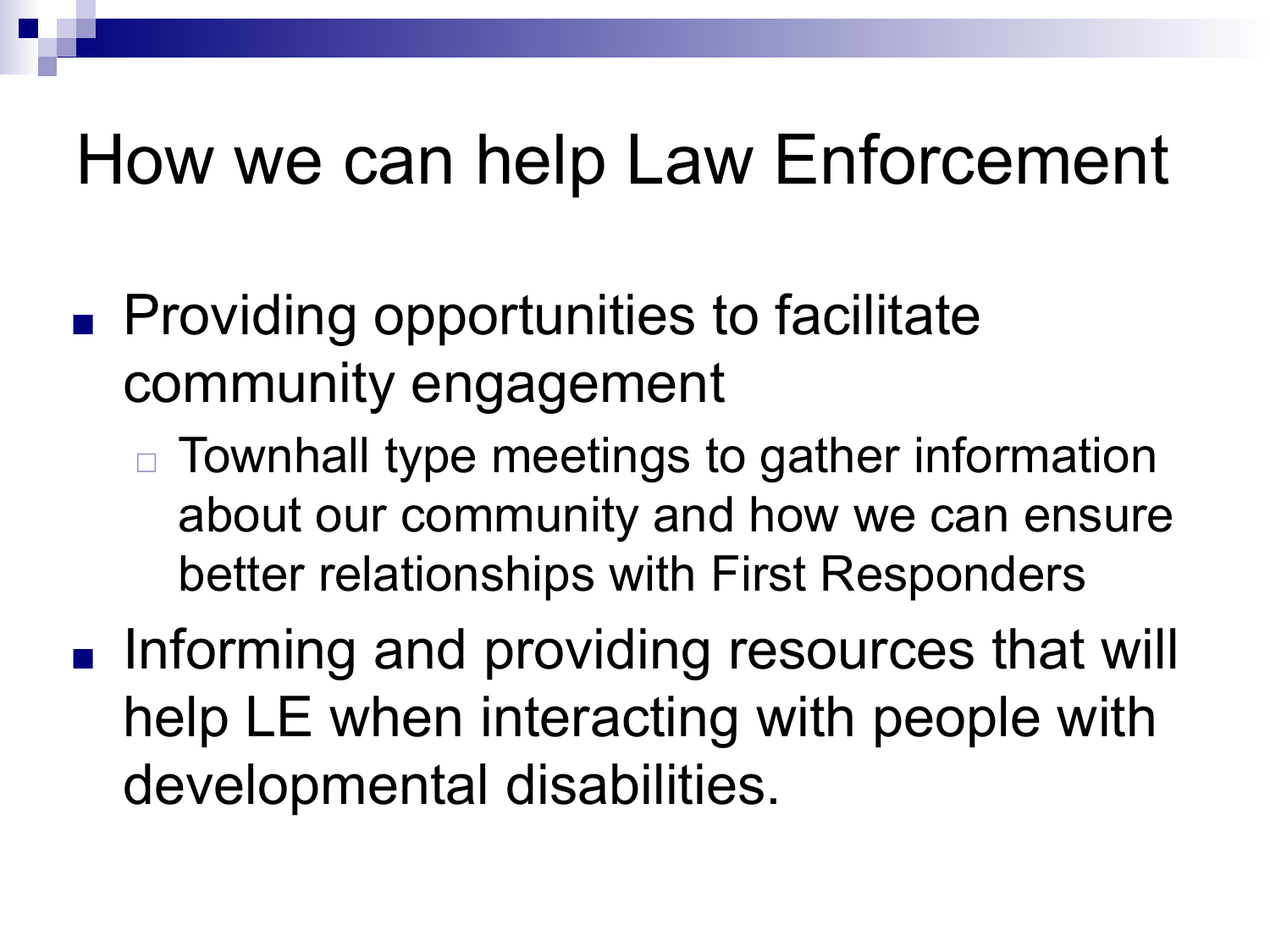# Vulnerable Population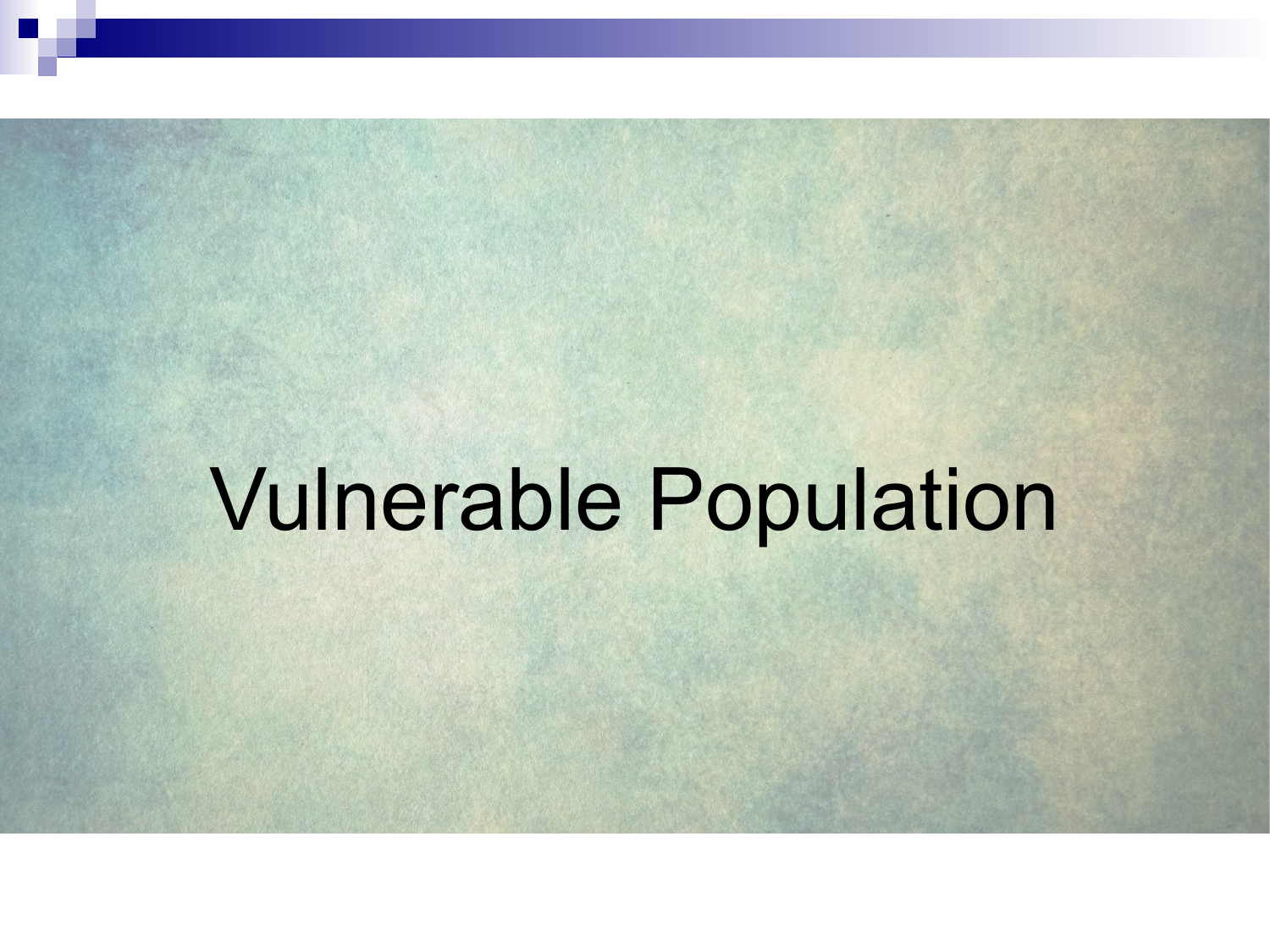### Why do we need Continual Training to Understand this Population?

- □ 65-70% of justice system-involved youth have a disability, 4x higher than rates for youth without a disability (2014, DOJ and DOEd)
- □ In a survey of law enforcement officers who rated themselves as being confident in identifying a person with I/DD, only 30% actually could. (2012)
- □ People with I/DD have a 4 to 10 times higher risk of becoming victims of crime when compared to those without disabilities (1994)
- □ People with I/DD are around 1.58 -3% of the general population, they represent 4% to 10% of the prison population (2000)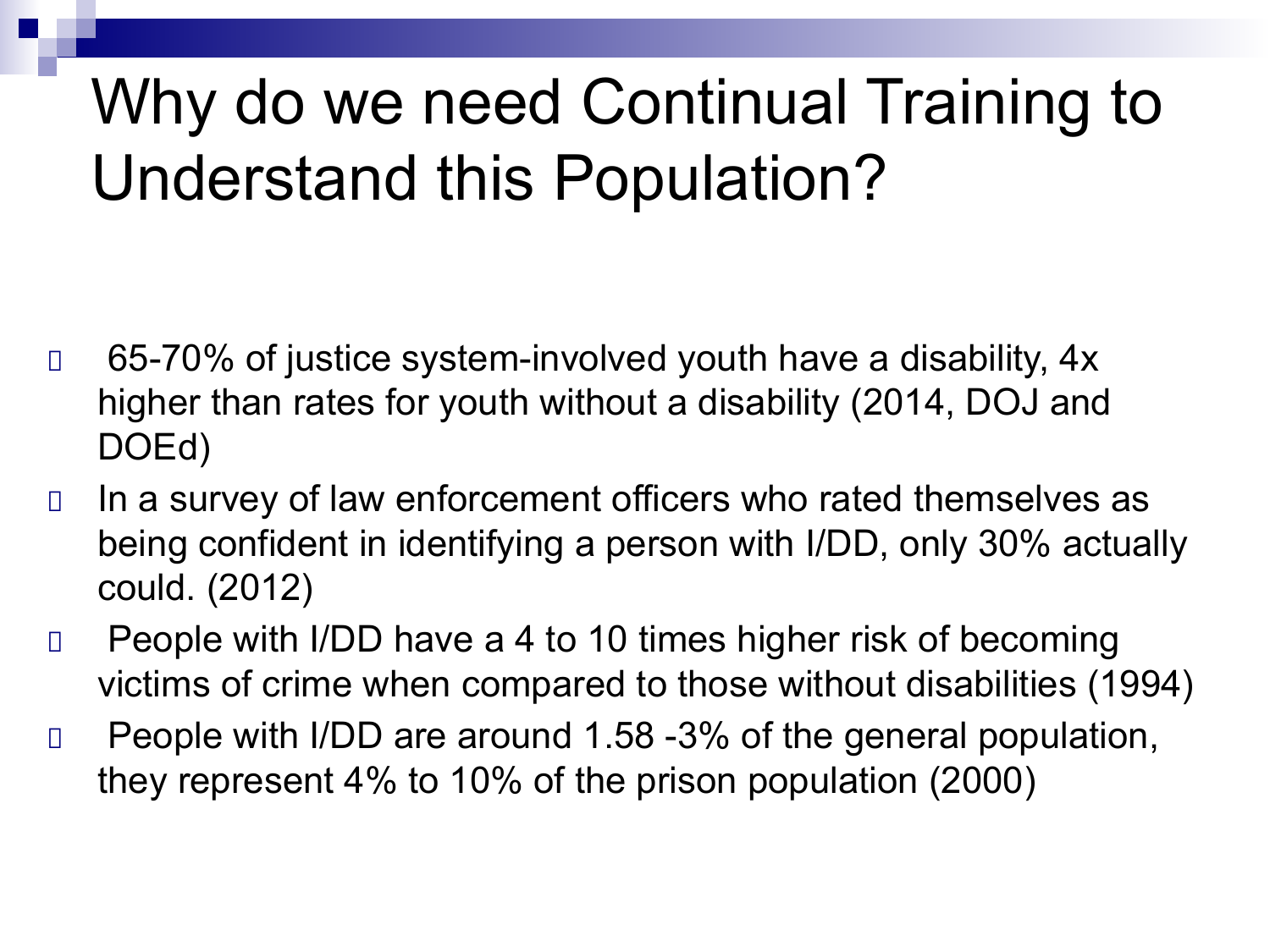### Avonte Oquendo



**FY 2022 The Kevin and Avonte Program: Reducing Injury and Death of Missing Individuals with Dementia and Developmental Disabilities** 

<https://www.theiacp.org/projects/home-safe>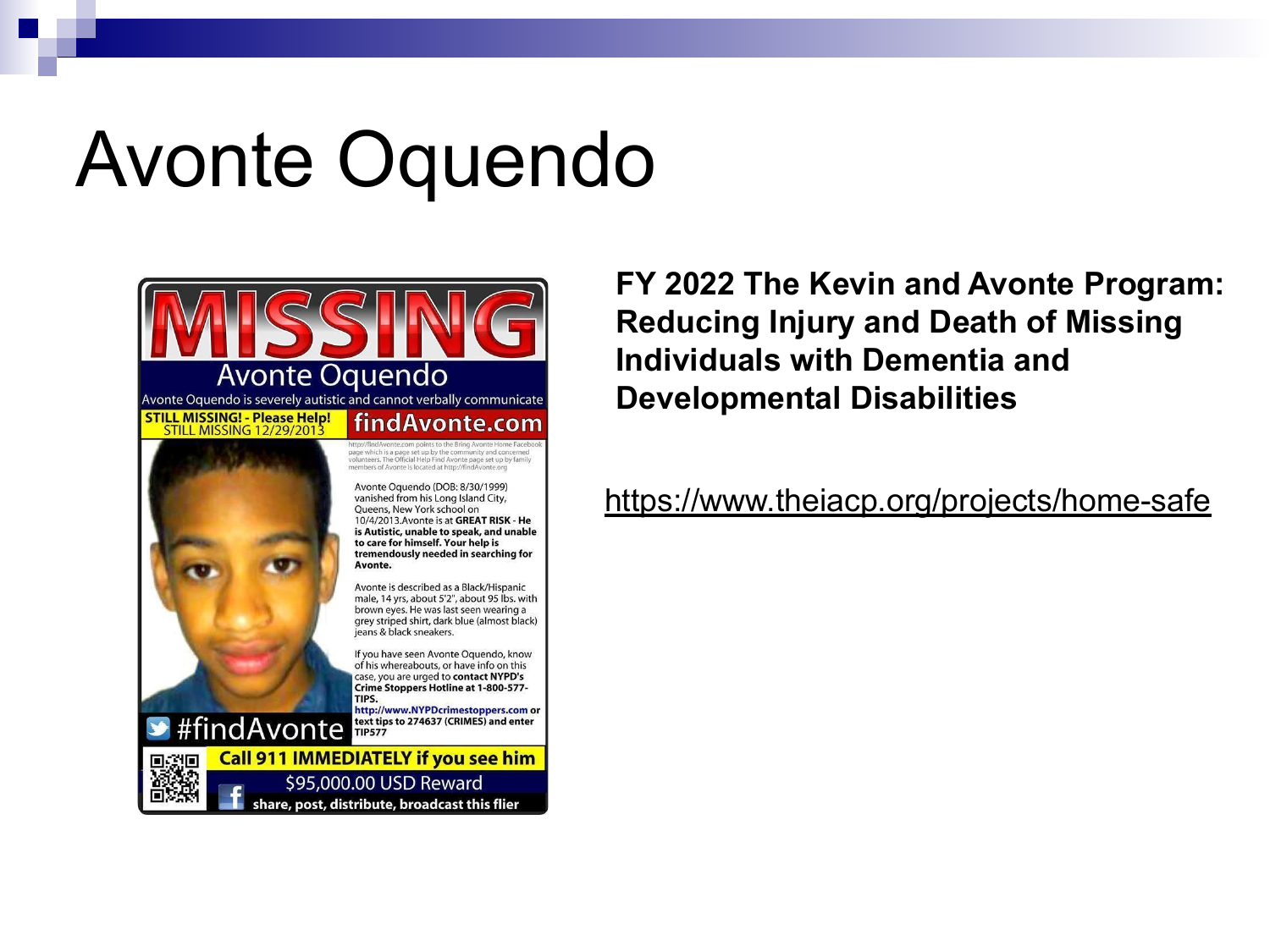

Kids with Autism tend to lack social skills, which impede their ability to make friends. Often times they are able to develop friendships through online forums, such as gaming.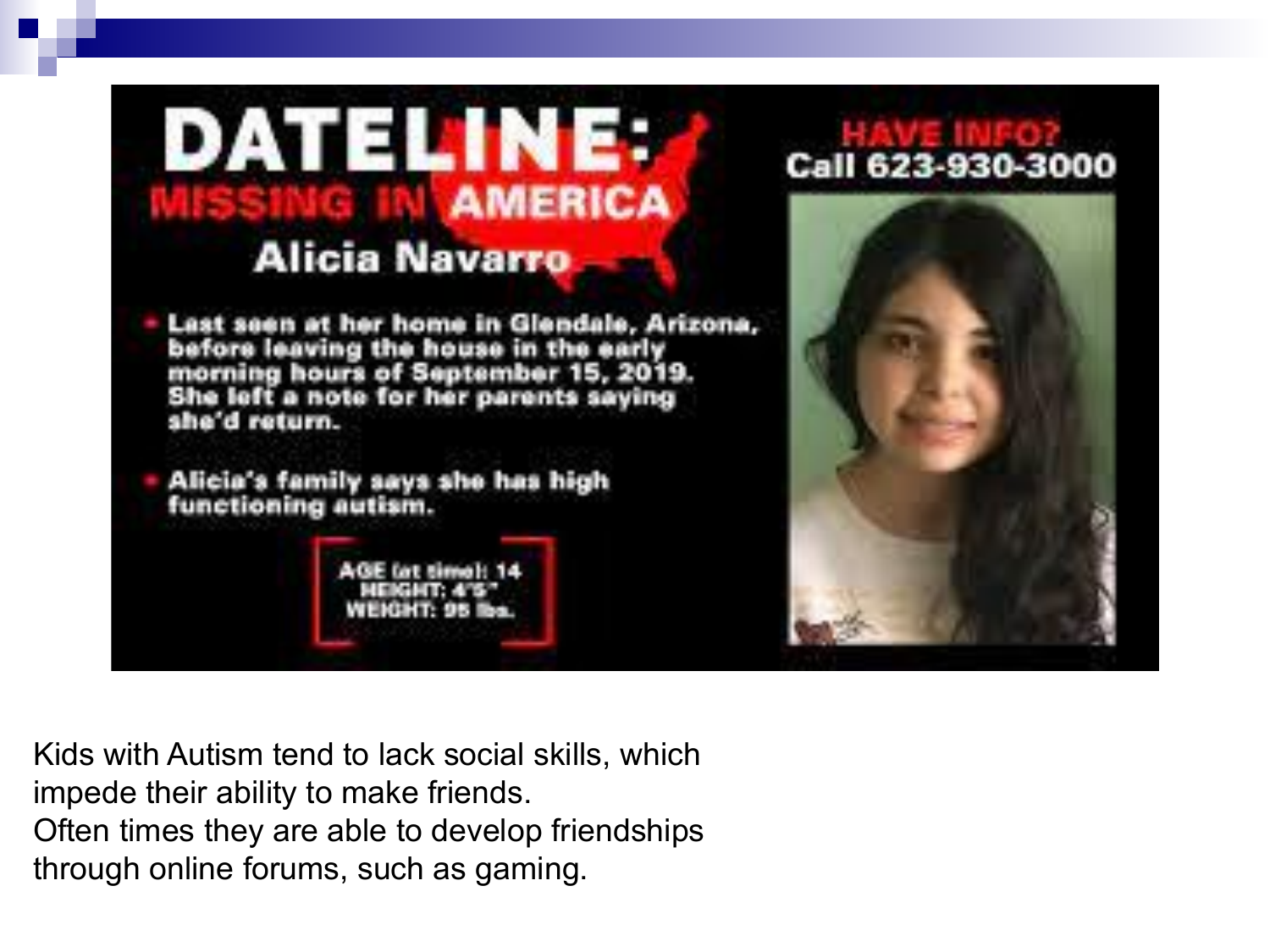## Forensic Services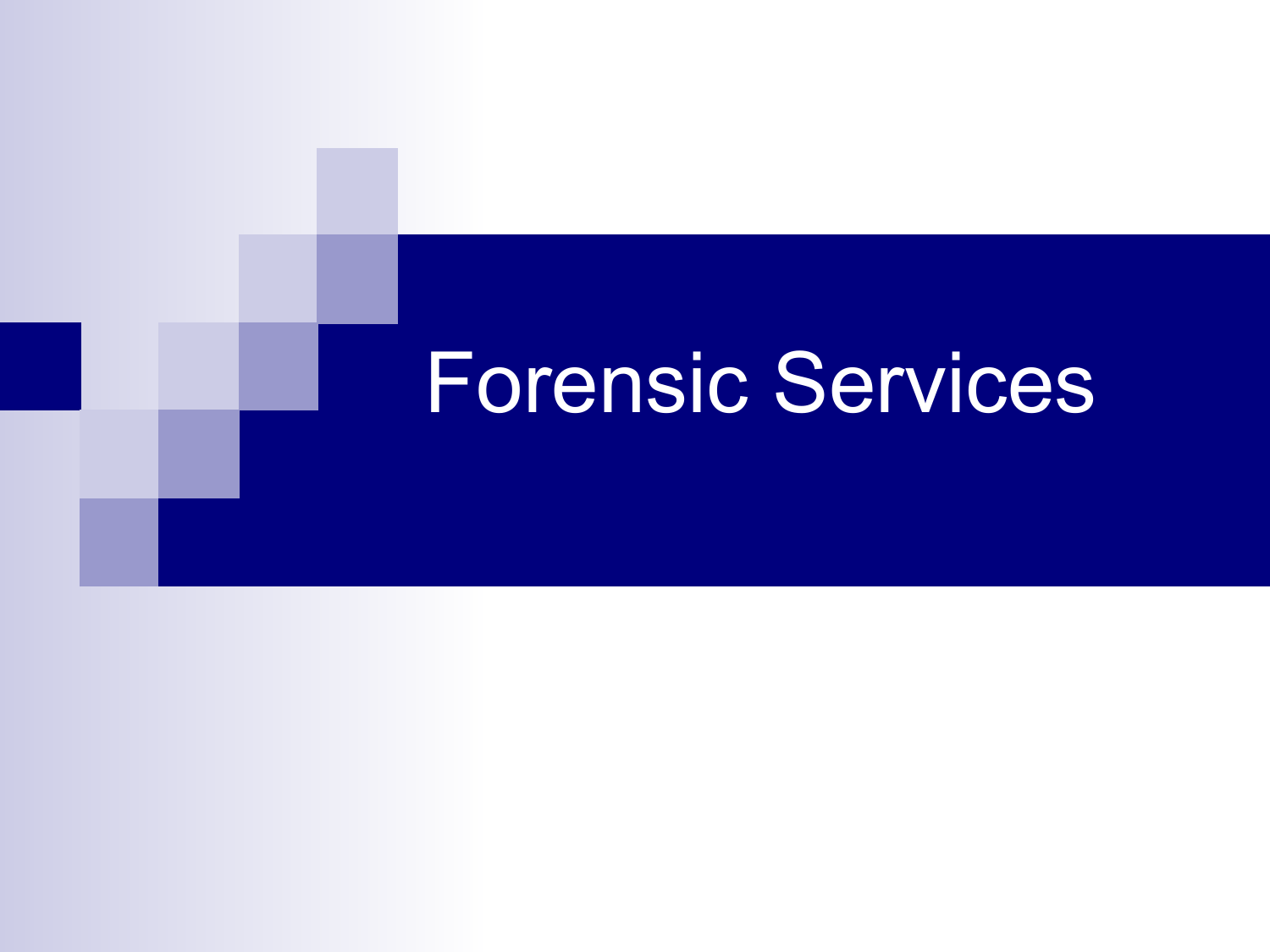#### Regional Center

Regional Centers are a private, non-profit organization under contract with the California Department of Developmental Services (DDS). ELARC is one of 21 Regional Centers in the state, coordinating and providing community-based services to individuals with intellectual disabilities.

Some have Forensic Services Specialist position is responsible for providing an intensified level of case management services to consumers who are forensically involved.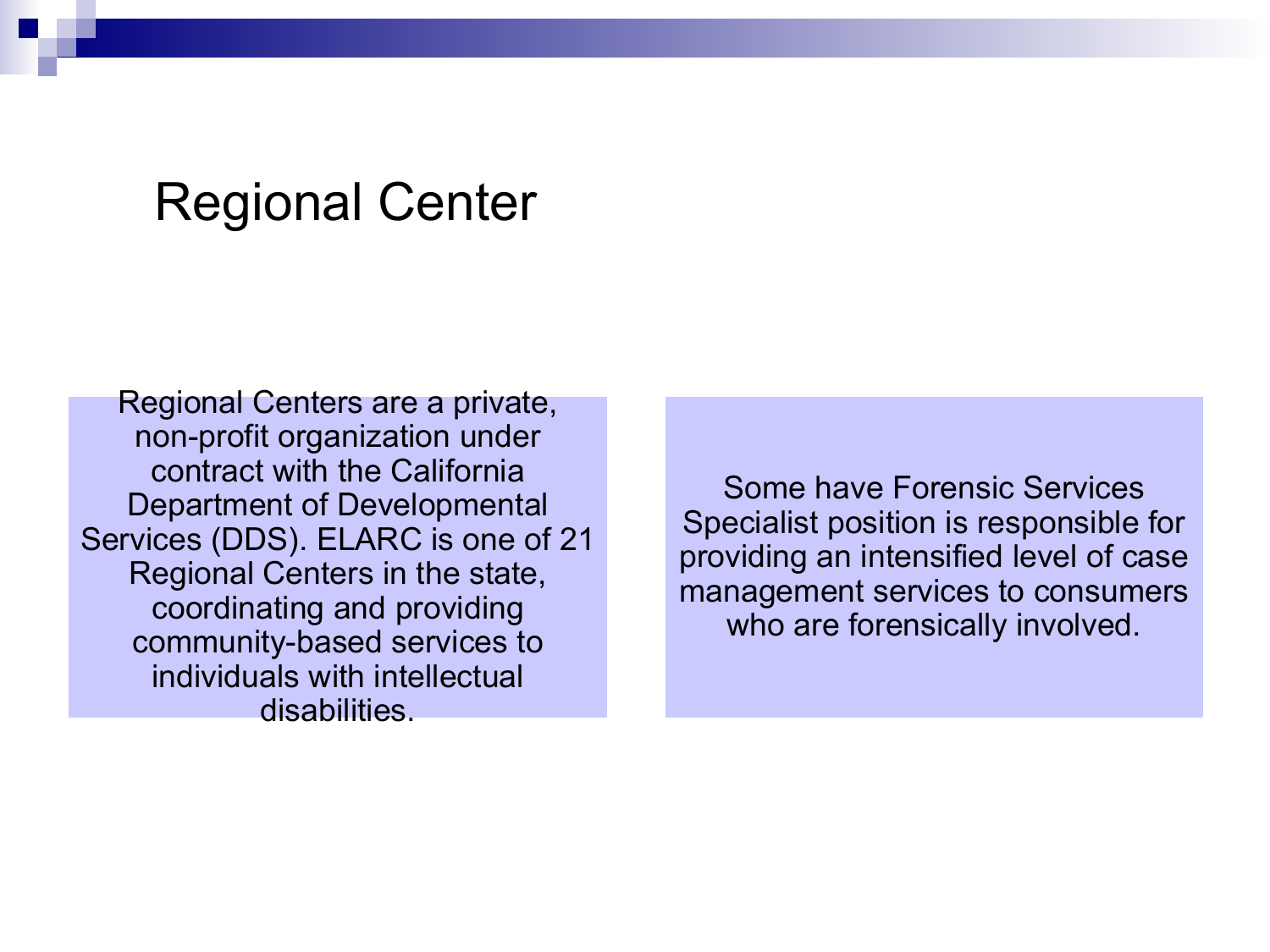#### Review of Forensic Services

#### Role of Forensic **Services** Specialist

Review of Forensic Person Centered Plan

Review of case management approaches

Review of court commitments and treatment plans